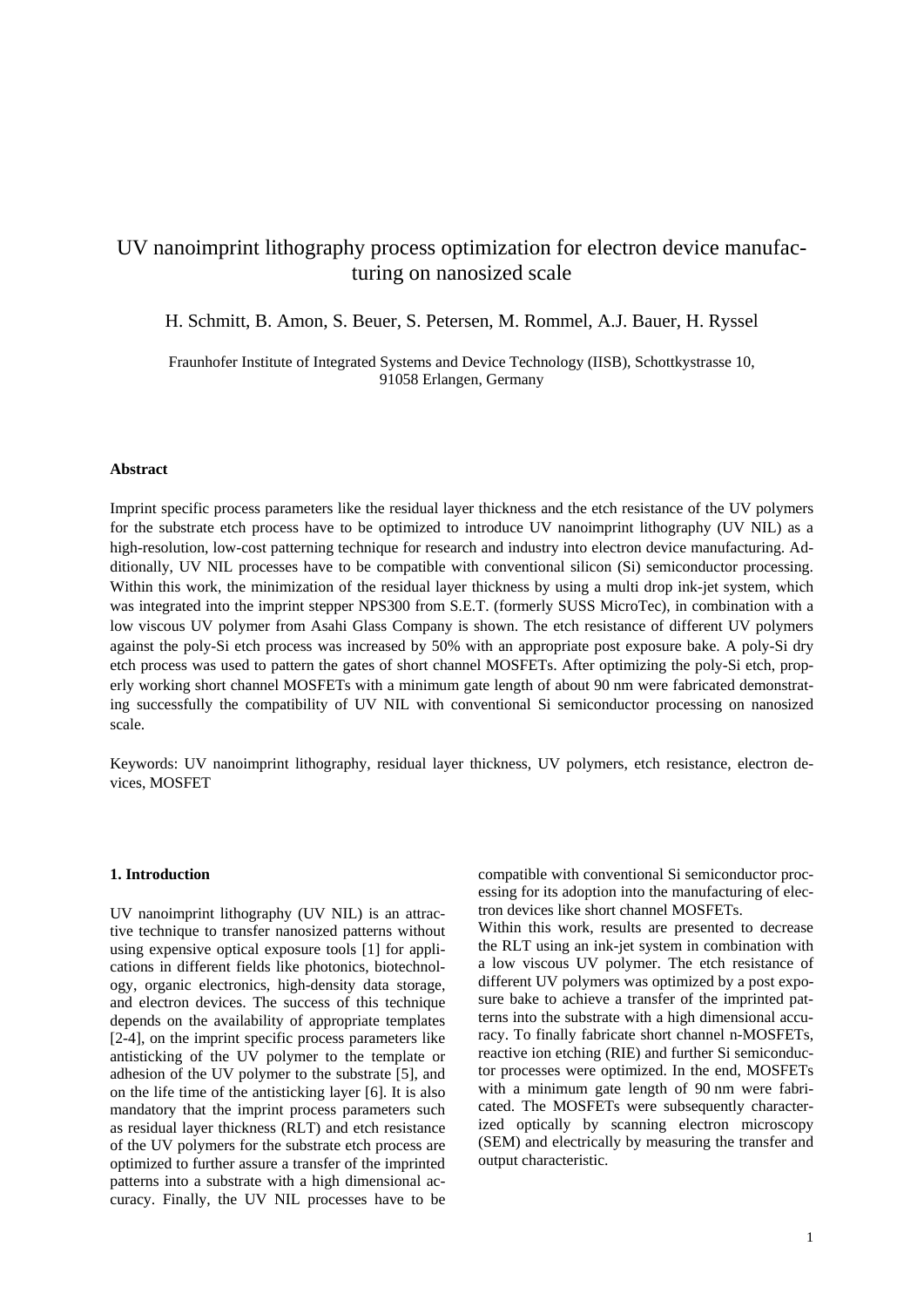#### **2. Residual layer thickness**

In earlier investigations, the minimum RLT achieved for the imprint stepper NPS300 was about 400 nm, which was attained by dispensing the medium viscous resist PAK-01 (viscosity: 50 mPa·s) with the integrated single drop dispenser [5]. Such rather high RLT is not sufficient for a feasible pattern transfer of nanosized patterns into the substrate. To minimize the RLT, a multi drop ink-jet system was integrated into the NPS300. This ink-jet system in combination with the low viscous resist NIF-A-5b from Asahi Glass Company (viscosity: 8.5 mPa·s) provides a droplet volume of 60 pl, which means an essential droplet volume reduction by two orders of magnitude compared to the single drop dispenser. Therefore, the amount and the distribution of the initial dispensed UV polymer droplets could be adjusted to the patterns on the template. By optimizing the amount and the distribution of the UV polymer, the RLT could be decreased to about 30 nm (see Fig. 1). The UV polymer volume (5.4 nl) corresponding to the RLT of 30 nm was the minimum volume to achieve a closed resist layer. By increasing the volume, also the RLT increases.



Fig. 1. Residual layer thickness for different amounts of dispensed UV polymer NIF-A-5b.

For a pattern transfer into the substrate with a high dimensional accuracy, the RLT has to be removed by RIE and, therefore, the residual layer has to be thin and uniform for all imprints. In Fig. 2, the RLT for 25 imprints on a poly-Si layer, deposited on an oxidized 150 mm double side polished Si substrate is shown.

The mean value of the RLT for all imprints was about 50 nm with a standard deviation of about 12 nm. The higher value for the RLT of 50 nm (compared to 30 nm from Fig. 1) was caused by a slightly higher dispensed volume in order to level substrate waviness. The thickness and the homogeneity of the residual layer were sufficient to achieve an uniform transfer of the imprinted patterns into the substrate by RIE, which will be discussed in chapter 3.



Fig. 2. Residual layer thickness for 25 imprints on a Si substrate. The resist used was NIF-A-5b.

#### **3. Substrate patterning**

After the minimization of the RLT and the evaluation of its uniformity, a homogeneous removal of the RLT is essential. The RLT was removed by a physical Argon sputtering process. The etching rates of five different UV polymers (suited for different applications) treated with different post exposure baking (PEB) conditions are shown in Fig. 3. The knowledge about the RLT etching rate is important to precisely remove the RLT. The etching rates of the different UV polymers decreased by about 30% with a PEB of 120<sup>°</sup>C or 160<sup>°</sup>C for 120 min. The temperature treatment resulted in a densification of the resist which increased the UV polymer etch resistance.



Fig. 3. UV polymer etch rates for different post exposure bake conditions against the RLT etching process.

The RLT etch process is followed by the substrate (poly-Si) etch process. Here, the UV polymers have to exhibit an appropriate etch resistance against the poly-Si RIE process in order to achieve a pattern transfer with a high dimensional accuracy. The poly-Si thickness for obtaining the gates was about 110 nm and the UV polymer thickness (after RLT etch) was about 90 nm. Therefore, the selectivity (poly-Si etch rate divided by UV polymer etch rate) for the poly-Si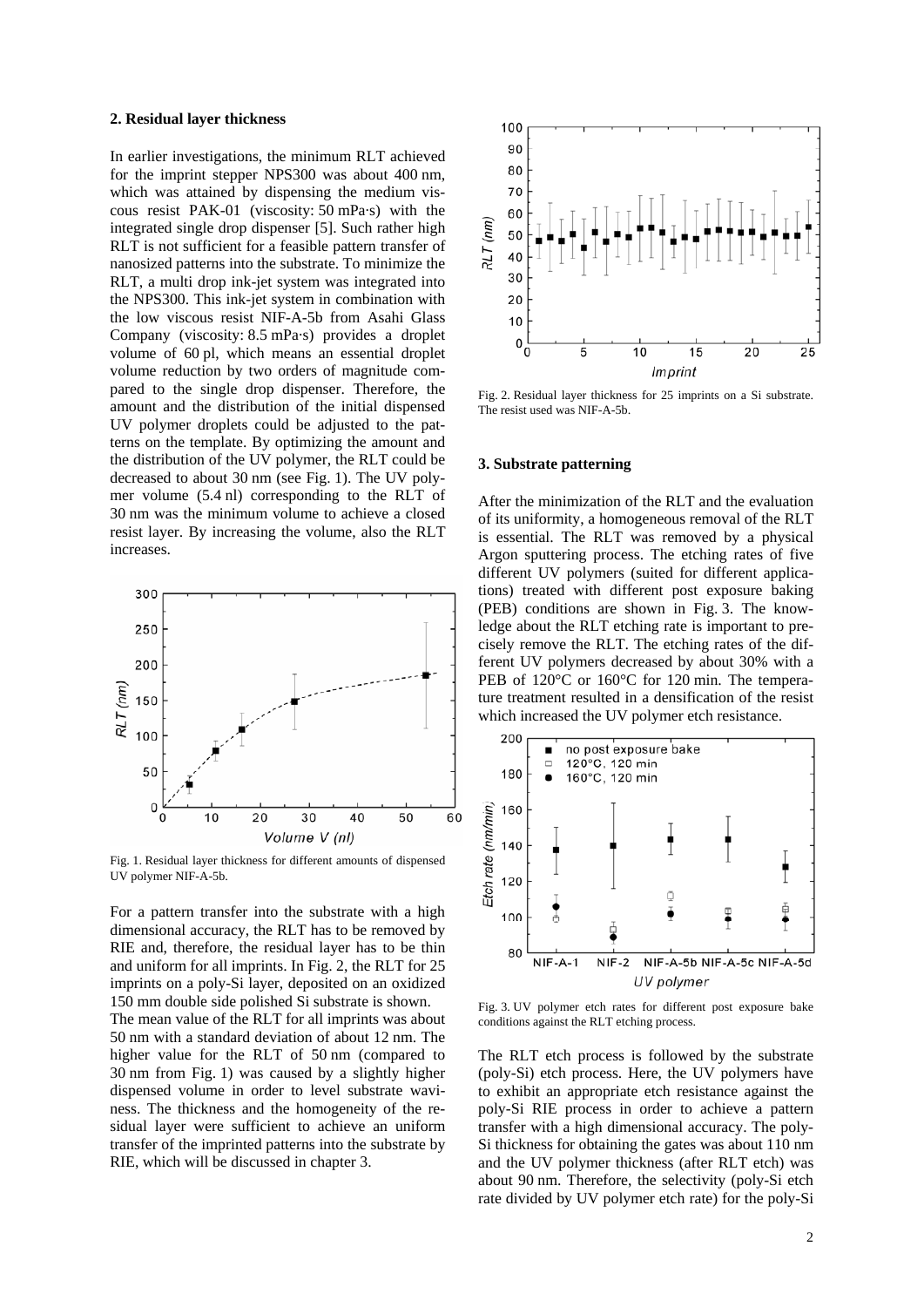RIE process has to be higher than 1.2. In Fig. 4, the selectivities of five different UV polymers treated with different post exposure baking conditions for the poly-Si etch process are shown. For a PEB of 120°C for 120 min, the highest selectivity (at least 1.5) for all UV polymers could be found, which is sufficient for patterning the poly-Si gates.



Fig. 4. UV polymer etch resistance for different post exposure bake conditions against the poly-Si etch process.

## **4. Electron device manufacturing**

After the successful patterning of the poly-Si gates by UV NIL and RIE, the fabrication of the short channel n-MOSFETs (see Fig. 5) was continued by conventional processing and lithography using maskaligning technique (mix and match).



Fig. 5. SEM top view image of the fabricated short channel n-MOSFET.

In Fig. 6, a SEM cross section image of a poly-Si gate with a channel length of about 90 nm is shown. The minimum gate length was limited by the resolution of the electron beam lithography during the template fabrication process.



Fig. 6. SEM cross section image of a poly-Si gate, patterned by UV NIL and RIE. The channel length is around 90 nm.

The final transistors were characterized electrically by measuring the transfer characteristics (see Fig. 7). The threshold voltage  $V_{Th}$  for the 90 nm MOSFET was 0.14 V, which is in good agreement with simulations that were performed before the MOSFET fabrication.



Fig. 7. Transfer characteristic of the short channel n-MOSFET shown in Fig. 6 with a channel length of about 90 nm.

#### **5. Summary**

In this work, the optimization of imprint specific process parameters like the minimization of the RLT to 30 nm, the UV polymer etch resistance, and finally the patterning and manufacturing of short channel MOSFETs with a channel length of 90 nm and a  $V_{Th}$ of 0.14 V by UV NIL and conventional Si semiconductor processing was successfully demonstrated. The UV NIL patterning approved a very good compatibility to conventional semiconductor processing and is applicable for sub-100 nm electron device manufacturing.